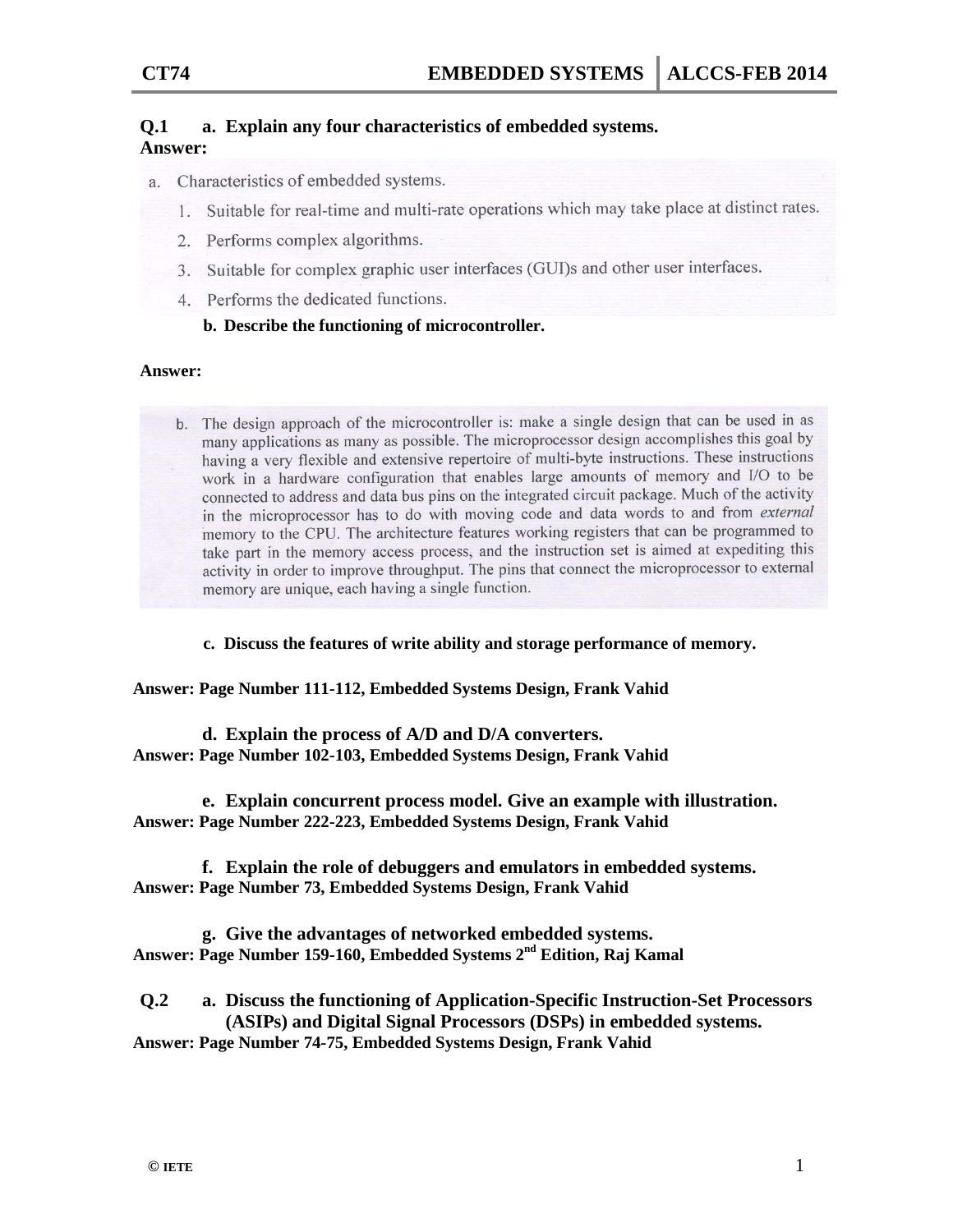- **b. Describe the basic architecture of general-purpose processor. Explain the features of data sub-system and control sub-system. Answer: Page Number 55-57, Embedded Systems Design, Frank Vahid**
	- **c. Explain the features of System-on-Chip (SoC) and give the relevant block diagram.**

**Answer: Page Number 29-30, Embedded Systems 2nd Edition, Rajkamal**

**Q.3 a. Compare the characteristic features of ROM, Mask-Programmed ROM and One-Time Programmable ROM.**

**Answer: Page Number 112-115, Embedded Systems Design, Frank Vahid**

- **b. Explain the features of the following:** 
	- **(i) Memory hierarchy**
	- **(ii) Cache-Replacement Policy**
	- **(iii) Processor and memory interface**

**Answer: Page Number 125-126 & 128, Embedded Systems Design, Frank Vahid**

**c. Draw the architecture of DRAM. Mention various types of DRAMs and give their respective features.** 

**Answer: Page Number 144-145, Embedded Systems Design, Frank Vahid**

**Q.4 a. Compare the strobe and handshake control protocols used in interfacing. Draw the respective waveforms.**

**Answer: Page Number 140-142, Embedded Systems Design, Frank Vahid**

- **b. Explain interrupt driven I/O for the following:** 
	- (i) **Fixed ISR location**
	- (ii) **Vectored interrupt**

**Answer: Page Number 149-152, Embedded Systems Design, Frank Vahid**

**c. Explain briefly the process of parallel communication and serial communication in embedded systems.** 

**Answer: Page Number 166-167, Embedded Systems Design, Frank Vahid**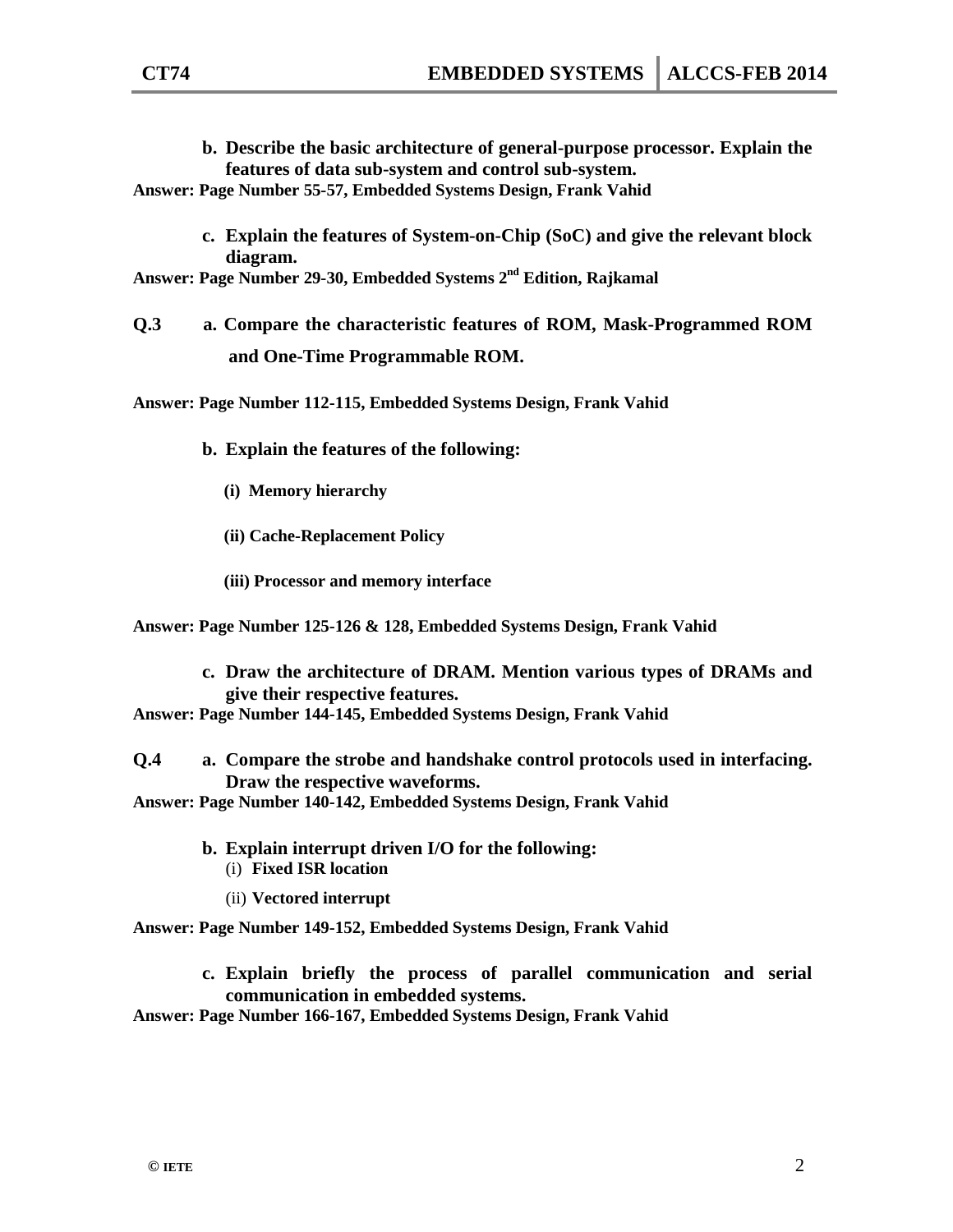**Q.5 a. Explain how the program optimization improves the performance of embedded system.**

**Answer: Page Number 262-264, Embedded Systems, 2nd Edition, RajKamal**

**b. Explain the features of Real-Time Operating Systems (RTOS) in detail. Answer: Page Number 370-373, Embedded Systems, 2nd Edition, RajKamal**

> **c. Explain any three interprocess communication methods used in embedded system design.**

**Answer: Page Number 330-337, Embedded Systems, 2nd Edition, RajKamal**

- **Q.6 a. Describe the features of the following wired protocols used in embedded systems:**
	- (i)  $I^2C$
	- (ii) **Controller Area Network (CAN)**
	- (iii)**PCI bus protocols**

**Answer: Page Number 169-172, Embedded Systems Design, Frank Vahid**

- **b. Describe the features of the following wireless protocols used in embedded systems:**
	- (i) **IrDA**
	- (ii) **Bluetooth**
	- (iii)**IEEE 802.11**

**Answer: Page Number 174-175, Embedded Systems Design, Frank Vahid**

**Q.7 a. Explain the design development tools used in embedded systems. Answer: Page Number 618-622, Embedded Systems, 2nd Edition, RajKamal**

- **b. Write short notes from any FOUR of the following.** 
	- **(i) Performance design metrics in embedded system**

**Answer: Page Number 8-9, Embedded Systems Design, Frank Vahid**

**(ii) Power management in embedded system**

#### **Answer:**

| マニア |                                                                                                                                                                                                                                                                                                                                                                                                                                                               |                                                                                  |
|-----|---------------------------------------------------------------------------------------------------------------------------------------------------------------------------------------------------------------------------------------------------------------------------------------------------------------------------------------------------------------------------------------------------------------------------------------------------------------|----------------------------------------------------------------------------------|
| (i) |                                                                                                                                                                                                                                                                                                                                                                                                                                                               | A power management policy is a strategy for determining when to perform          |
|     |                                                                                                                                                                                                                                                                                                                                                                                                                                                               | certain power management operations. A power management policy in general        |
|     |                                                                                                                                                                                                                                                                                                                                                                                                                                                               | examines the state of the system to determine when to take actions. However, the |
|     | overall strategy embodied in the policy should be designed based on the<br>characteristics of the static and dynamic power management mechanisms.                                                                                                                                                                                                                                                                                                             |                                                                                  |
|     |                                                                                                                                                                                                                                                                                                                                                                                                                                                               |                                                                                  |
|     | $\label{eq:2.1} \begin{array}{lllllllllllllll} \mathcal{A} & \mathcal{B} & \mathcal{B} & \mathcal{B} & \mathcal{B} \\ \mathcal{B} & \mathcal{B} & \mathcal{B} & \mathcal{B} & \mathcal{B} & \mathcal{B} \\ \mathcal{B} & \mathcal{B} & \mathcal{B} & \mathcal{B} & \mathcal{B} & \mathcal{B} \\ \mathcal{B} & \mathcal{B} & \mathcal{B} & \mathcal{B} & \mathcal{B} & \mathcal{B} \\ \mathcal{B} & \mathcal{B} & \mathcal{B} & \mathcal{B} & \mathcal{B} & \$ | Avoiding a power-down mode can cost unnecessary power.<br>$\bullet$              |
|     |                                                                                                                                                                                                                                                                                                                                                                                                                                                               | Powering down too soon can cause severe performance penalties.<br>٠              |